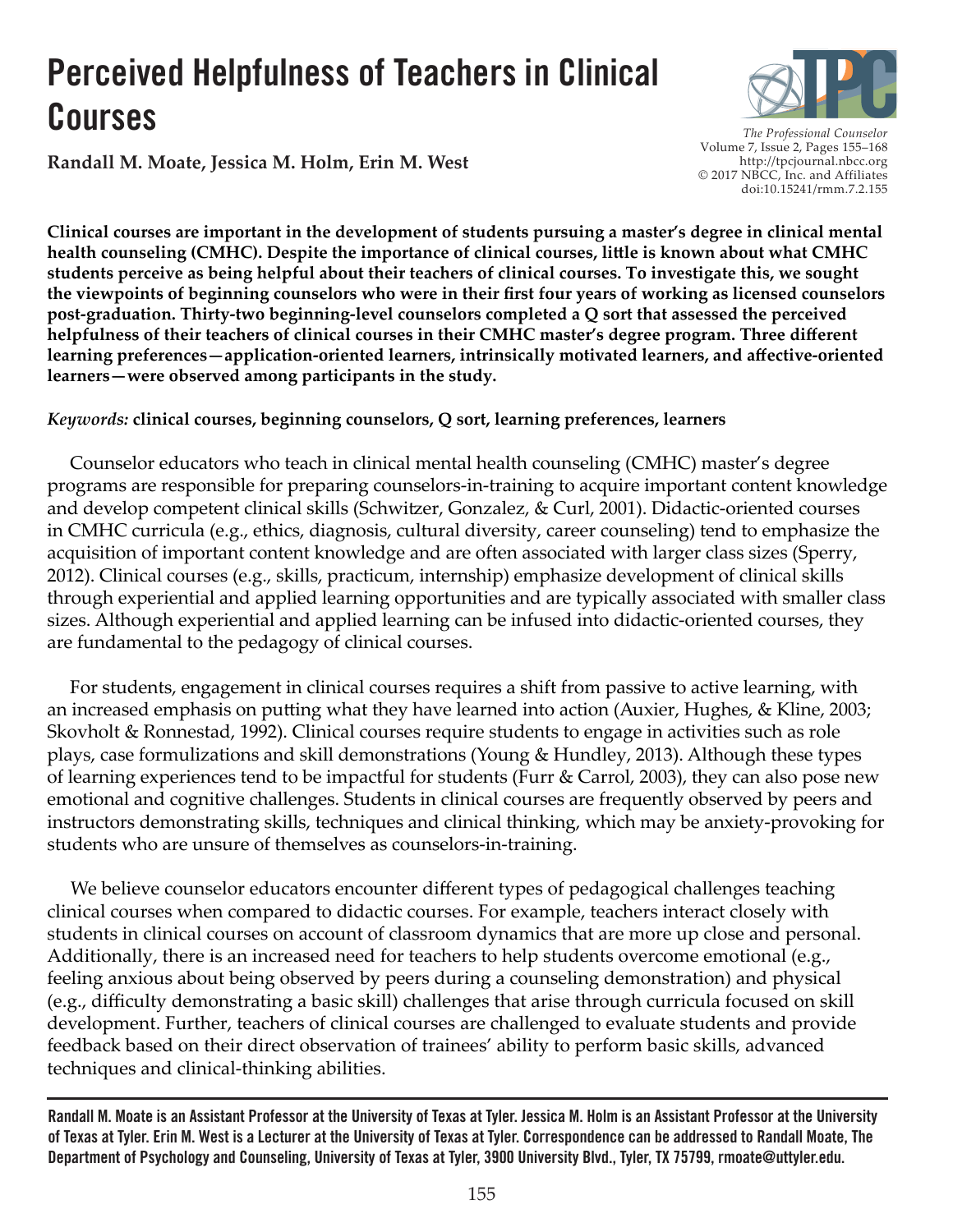Unfortunately, little empirical research is available to counselor educators to inform their pedagogical choices in clinical courses (Barrio Minton, Wachter Morris, & Yaites, 2014). We believe that better understanding students' viewpoints of their teachers in clinical courses and what they perceive as beneficial for their clinical practice could provide counselor educators with valuable information to inform their pedagogy in these courses. The current study was designed to contribute in this regard by exploring what aspects of teachers of clinical courses were perceived as helpful by recent graduates of CMHC programs who were working as beginning counselors.

## **Teaching in Higher Education**

 Higher education researchers have focused on personal characteristics of teachers as a way to explore what students perceive as effective teaching; results of such research suggest that students attribute several different characteristics to their teachers' effectiveness. Examples include perceptions of teacher warmth (Best & Addison, 2000), compassion and interest in students (Sprinkle, 2008), rapport with students, effective delivery of information, focus on interpersonal relationships with students in the classroom (Goldstein & Benassi, 2006), and effective course organization and usefulness (Young & Shaw, 1999). Students additionally believed that effective teachers sparked interest in the course material and were accessible for support as needed (Feldman, 1988). From this research, it appears students value and perceive teacher effectiveness through both teachers' relational abilities and their effective delivery of course material.

 In addition to studying personal characteristics of teachers, some higher education researchers have conceptualized different models of teaching styles. One notable model of teaching styles was created by Grasha (1994) through analysis of interviews with higher education faculty members. Grasha identified five teaching styles among faculty members: expert, formal authority, personal model, facilitator and delegator. An expert style refers to the direct transfer of knowledge to students through teaching modalities such as lecture. The formal authority style refers to defining clear expectations and learning objectives for students, which are based on an instructor's perceived authority on a subject, and providing direct feedback. A personal style refers to instructors teaching by personal example and encouraging students to learn appropriate behaviors through observation. The facilitator style refers to teachers serving as a guide and consultant, encouraging students to move toward independent learning. Finally, the delegator style refers to a hands-off approach in which students are given freedom to function independently. Rather than the teaching styles being exclusive, Grasha noted that teachers display varying degrees of each of the styles within their classrooms. Consequently, different combinations of teaching styles create a unique learning experience for students.

 Another stylistic aspect of teaching that has been categorized in higher education literature is teacher-centered and learner-centered pedagogy. Instructors who use teacher-centered approaches are characterized by working in an expert role to disseminate knowledge to students. Conversely, teachers who utilize learner-centered approaches take the role of facilitator and aim to create an active learning environment (Smart, Witt, & Scott, 2012). Research on the effectiveness of these two approaches remains inconclusive, and some researchers have suggested that a teaching approach that utilizes both teacher- and learner-centered styles is probably ideal (Baeten, Dochy, & Struyven, 2012).

## **Teaching in Counselor Education**

 Little research exists that examines pedagogy within counselor education programs. Barrio Minton et al. (2014) completed a content analysis of published articles related to teaching and learning within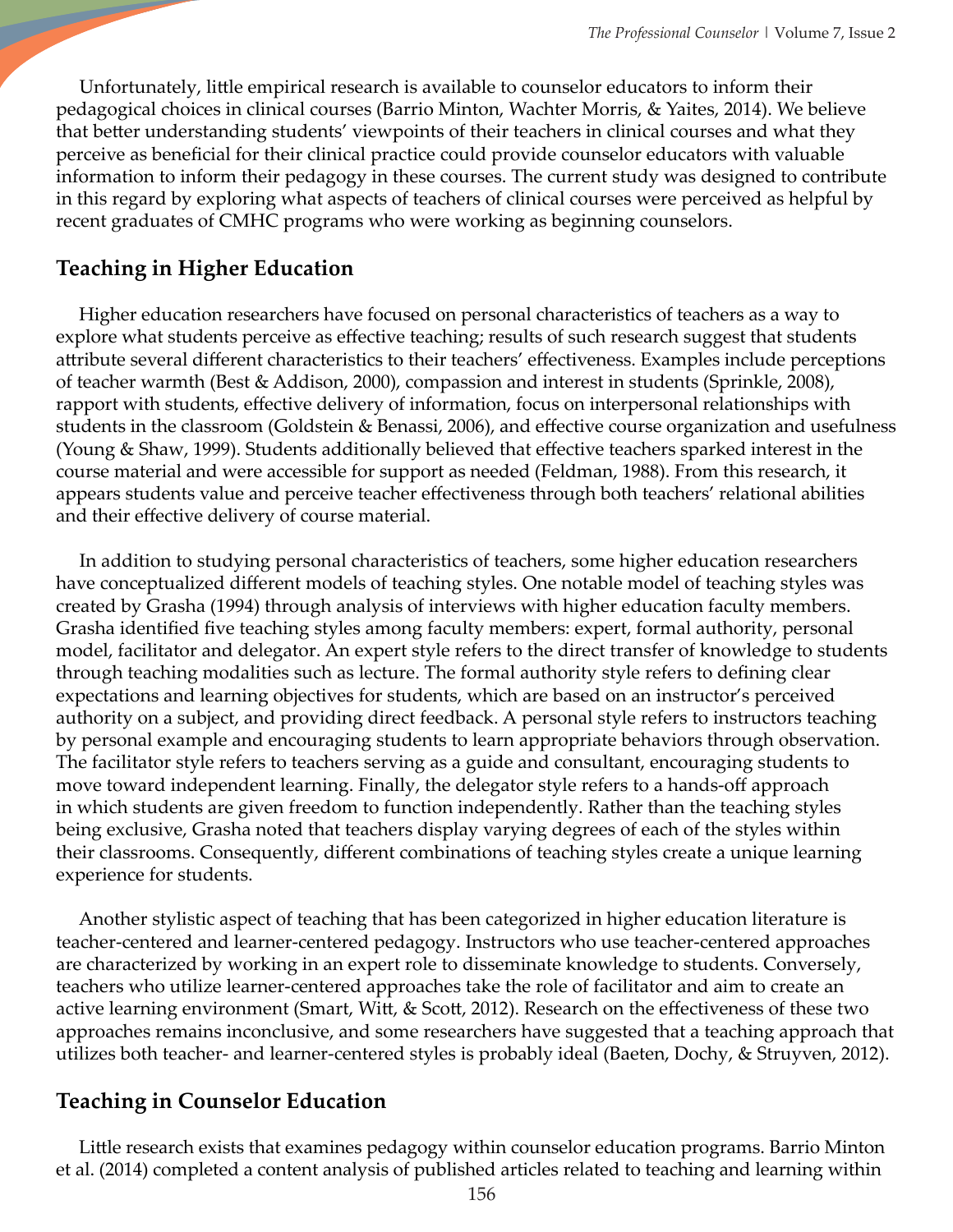$\geq$ 

counseling and found a clear focus on techniques and content rather than pedagogical practices and students' learning experiences. Further, only a third of the articles were empirically based, and less than 15% had clear pedagogical foundations, indicating that the majority of the literature available on teaching in counselor education is conceptual in nature. Among these conceptual pieces, Malott, Hall, Sheely-Moore, Krell, and Cardaciotto (2014) aimed to bridge evidence-based practices of teaching in higher education with best practices in counselor education. Malott and colleagues affirmed that although counselor-based characteristics (e.g., empathy, positive regard) are essential for effectiveness in teaching counseling courses, they are not sufficient. They suggested that counselor educators should create effective learning environments characterized by creating strong rapport with students, engaging students in active learning (e.g., case studies, role plays) and providing opportunities for feedback throughout the course. Pietrzak, Duncan, and Korcuska (2008) examined factors that impacted counseling students' perceptions of teaching effectiveness and found that students rated an entertaining delivery style and perceived knowledge of the teacher as the most influential factors.

 An examination of the limited literature that exists on pedagogy within counselor education programs identified three important theoretical perspectives: developmental, constructivist and contextual teaching. The developmental approach to teaching suggests that teachers should alter their teaching style and techniques to meet the changing developmental needs of students, progressing from a content-oriented and highly structured emphasis to facilitating active learning experiences (Granello & Hazler, 1998). According to the constructivist perspective, it is important for counselor educators to facilitate students' engagement in reflective thinking and the personal construction of knowledge (McAuliffe & Eriksen, 2010; Nelson & Neufeldt, 1998). Similarly, the emphasis on contextual teaching is to help students find personal meaning in what they are learning by placing information within a context of how it is relevant to them (Granello, 2000). Although the reviewed literature adds important context to the area of teaching in counselor education, none of the research specifically examines the unique nature of teaching in clinical courses.

# **Purpose of the Study**

 The current study is the first to explore beginning counselors' perceptions of helpful aspects of teachers of clinical courses in CMHC. Clinical courses were selected as a focus in this study because of their key role in student development of skills needed for professional practice and the lack of information on teaching clinical courses within the counselor education literature. We believed exploring the perspectives of beginning professional counselors, rather than students, was valuable for two important reasons: (a) beginning counselors are close enough to their master's degree program experiences to be reflective about their teachers and (b) beginning counselors are able to consider helpful aspects of their teachers in light of their real-world experiences as professional counselors.

# **Method**

 We used a Q methodology to investigate aspects of counselor educators of clinical courses in CMHC that were perceived to be helpful by beginning-level counselors. Q methodology embraces both the analytic rigor of quantitative methodologies and the richness and depth of qualitative methodologies (Watts & Stenner, 2012). We selected Q methodology for this study because it was designed for systematic exploration of subjective human phenomena (i.e., people's preferences) on topics such as teaching (Ramlo, 2016).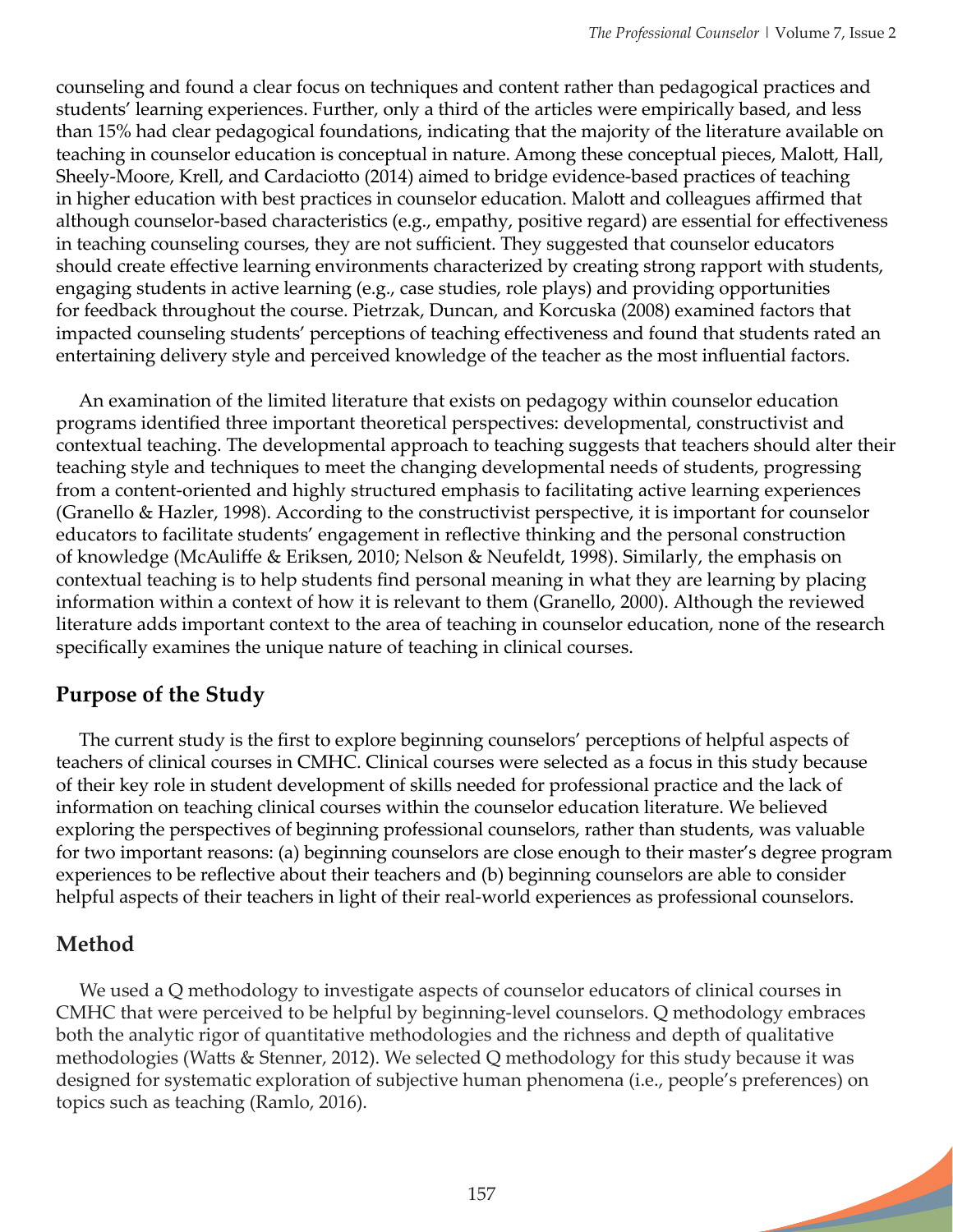#### **Phase 1: Concourse Development**

 This study was completed in two phases. The first phase involved developing the concourse. In Q methodology a *concourse* represents a collection of ideas that is composed around a topic (Stephenson, 1978). The concourse for this study was generated in two ways. First, we conducted a literature review and selected important themes for inclusion in the concourse. Second, after obtaining Institutional Review Board approval, we conducted interviews with five participants and then included statements from the participant interviews into the concourse. Five beginning-level professional counselors were interviewed and asked the following question: "What was it about teachers of your clinical classes during your program that was most helpful in becoming the professional counselor you are today?" To ensure a diverse range of viewpoints would be represented in the second phase of the study, we interviewed different gendered individuals (i.e., two male counselors, three female counselors) who worked in a variety of professional settings (i.e., two counselors worked in a private practice, one counselor worked in a community agency, and two counselors worked in a hospital setting) and who had differing racial identities (i.e., two Caucasian counselors, one African American counselor, one Asian American counselor, one Hispanic counselor).

 The lead researcher then analyzed all of the statements in the concourse (from the literature and participant interviews) and began identifying unique statements, grouping similar statements together. Groups of similar statements were further analyzed by the lead researcher, and one statement was selected from each group. Participant statements selected for inclusion were edited to abbreviate long statements or to change the tense of statements. The co-researchers then reviewed the lead researcher's analysis to ensure that each remaining statement was distinct from other statements and relevant to the study. This process culminated in a 34-item instrument that would be used in the Q sample (see Table 1).

#### **Phase 2: Q Sample and Q Sort**

 The second phase of this study entailed constructing a Q sample and administering Q sorts to participants. A Q sample is a composite of stimulus items administered to participants for rankordering during the Q sorting process (Stenner, Watts, & Worrell, 2008). Thirty-two participants were given the Q sample and were asked to rank order 34 items in the Q sample on a 9-point scale in the shape of a normal distribution. Prior to rank ordering statements for the Q sort, participants were prompted to reflect on teachers they had in clinical courses during their master's degree programs and then to reflect on what it was about those teachers that had been most helpful to them in becoming the counselors they are today. Participants were then directed to read all statements and rank order them on a response grid that ranged from +4 (*most helpful*) to -4 (*most unhelpful*). After rank ordering the statements, participants were asked to provide written responses to several post-Q sort questions designed to elicit qualitative data about why certain items were important to them. Two examples of post-Q sort response questions were as follows: (a) "describe how the two items you ranked at 4 (*most helpful*) were helpful to the counselor you have become," and (b) "describe how the two items you ranked at -4 (*most unhelpful*) were not helpful to the counselor you have become."

#### **P Sample**

 The P sample refers to the participants sampled for the Q sort, which in the case of this study were beginning-level professional counselors. Participants were required to meet the following criteria in order to be eligible for this study: (a) were a graduate of a counselor education master's degree program in CMHC, (b) accrued at least 400 direct hours of post-master's clinical service working with clients as a licensed counselor and (c) were no more than four years removed from graduating with their degree. After obtaining a second IRB approval to collect data using the Q sort, participants were recruited in several ways. The researchers called on the telephone and sent general recruitment e-mails to supervisors and directors of counseling agencies, private practices and in-patient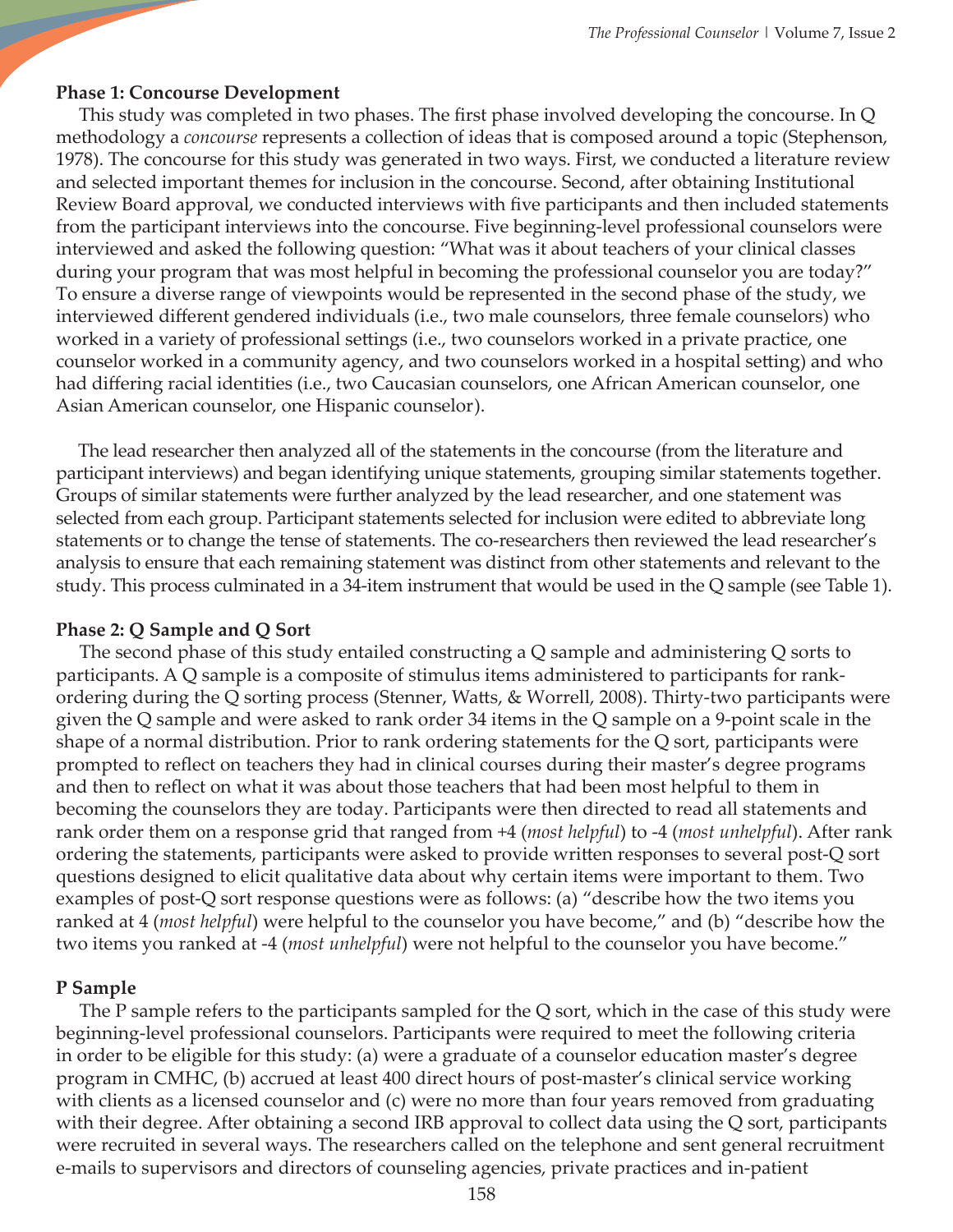<u>a shekara ta 1999 </u>

## **Table 1** *34-Item Q Sample and Factor Arrays*

|                |                                                                                                                                          | Factor           |                |                |
|----------------|------------------------------------------------------------------------------------------------------------------------------------------|------------------|----------------|----------------|
| Item           | <b>Statements</b>                                                                                                                        | 1                | $\overline{2}$ | 3              |
| 1              | A professor created opportunities for me to get feedback from my peers.                                                                  | $-3$             | $\mathbf{1}$   | $\overline{0}$ |
| $\overline{2}$ | A professor encouraged group discussions about relevant topics.                                                                          | $\theta$         | $\mathbf{0}$   | $-2$           |
| 3              | A professor modeled behaviors that I could use with clients.                                                                             | 4                | $\overline{2}$ | $\mathbf{0}$   |
| 4              | A professor used role plays in class to explain things.                                                                                  | 3                | 2              | $-1$           |
| 5              | A professor created a safe classroom environment where it felt OK to make mistakes.                                                      | 3                | $-1$           | $\mathbf{1}$   |
| 6              | A professor required me to self-critique my counseling skills by observing video/audio<br>tape of myself.                                | $-1$             | 3              | $\overline{2}$ |
| 7              | A professor required me to show video/audio tape of my counseling skills to my<br>classmates for feedback.                               | $-4$             | $\overline{4}$ | $\mathbf{0}$   |
| 8              | A professor challenged me in uncomfortable, yet helpful ways.                                                                            | $\boldsymbol{0}$ | $\overline{0}$ | $-2$           |
| 9              | A professor helped me to make connections between counseling theories and my clinical<br>practice.                                       | $\boldsymbol{0}$ | $\overline{3}$ | $-1$           |
| 10             | A professor helped me to develop my ability to conceptualize clients.                                                                    | $\overline{2}$   | 4              | 1              |
| 11             | A professor demonstrated that he/she was open-minded.                                                                                    | 1                | $-2$           | $\mathbf{1}$   |
| 12             | A professor discussed ethical issues that related to students' clinical experiences working<br>with clients.                             | 1                | $\overline{0}$ | $-1$           |
| 13             | A professor who I knew was currently working with clients, or had significant experience<br>as a practicing counselor.                   | 1                | $\overline{2}$ | 2              |
| 14             | A professor helped students in the class cultivate close relationships with one another.                                                 | $-2$             | $-4$           | $-3$           |
| 15             | A professor was open, empathetic, and authentic in their interactions with students.                                                     | $\overline{4}$   | $-2$           | $\overline{4}$ |
| 16             | A professor shared "in the moment" struggles they faced as a counselor.                                                                  | $\mathfrak{2}$   | $\overline{0}$ | $-1$           |
| 17             | A professor gave me direct feedback where they made it clear what I was doing well, and<br>what I was not doing well.                    | 1                | 3              | $\mathbf{0}$   |
| 18             | A professor gave me strength-based feedback.                                                                                             | $\overline{2}$   | $\mathbf{0}$   | $\mathbf{1}$   |
| 19             | A professor incorporated multiculturalism and issues of diversity into class.                                                            | $\theta$         | $-1$           | $\overline{0}$ |
| 20             | A professor encouraged students to share differing viewpoints on a topic/discussion.                                                     | $-1$             | 1              | $\mathbf{0}$   |
| 21             | A professor helped me to see the purpose in what I was learning by explaining "how" and<br>"why" it would be useful to me in the future. | $\overline{2}$   | $\mathbf{1}$   | $-3$           |
| 22             | A professor I could sense was passionate about what they were teaching.                                                                  | $\theta$         | -1             | 2              |
| 23             | A professor expected a high standard of performance from me.                                                                             | $-3$             | -1             | $-1$           |
| 24             | A professor was readily accessible to give me extra help when I needed it (e.g., office<br>hours, e-mail, phone).                        | $-1$             | $-3$           | $-2$           |
| 25             | A professor I could sense was fully present during my interactions with them.                                                            | $\boldsymbol{0}$ | $-2$           | 1              |
| 26             | A professor created in-class activities that helped me to become a more reflective thinker.                                              | $\mathbf{1}$     | 2              | $-2$           |
| 27             | A professor streamlined course readings and assignments down into what was essential.                                                    | $-2$             | $-3$           | $-4$           |
| 28             | A professor held me and other students accountable for our actions.                                                                      | $-3$             | $-1$           | $-3$           |
| 29             | A professor had an engaging personality.                                                                                                 | $-1$             | $-2$           | $\mathfrak{Z}$ |
| 30             | A professor used technology to enhance my learning experience.                                                                           | $-4$             | $-4$           | $-4$           |
| 31             | A professor I believed was probably a good clinician.                                                                                    | $-1$             | $\overline{0}$ | $\overline{4}$ |
| 32             | A professor who I liked as a person.                                                                                                     | $-2$             | $-3$           | 3              |
| 33             | A professor I sensed was an expert on what they were teaching.                                                                           | $-2$             | $-1$           | 2              |
| 34             | A professor used examples from their clinical experiences to explain things.                                                             | 3                | 1              | $\mathfrak{Z}$ |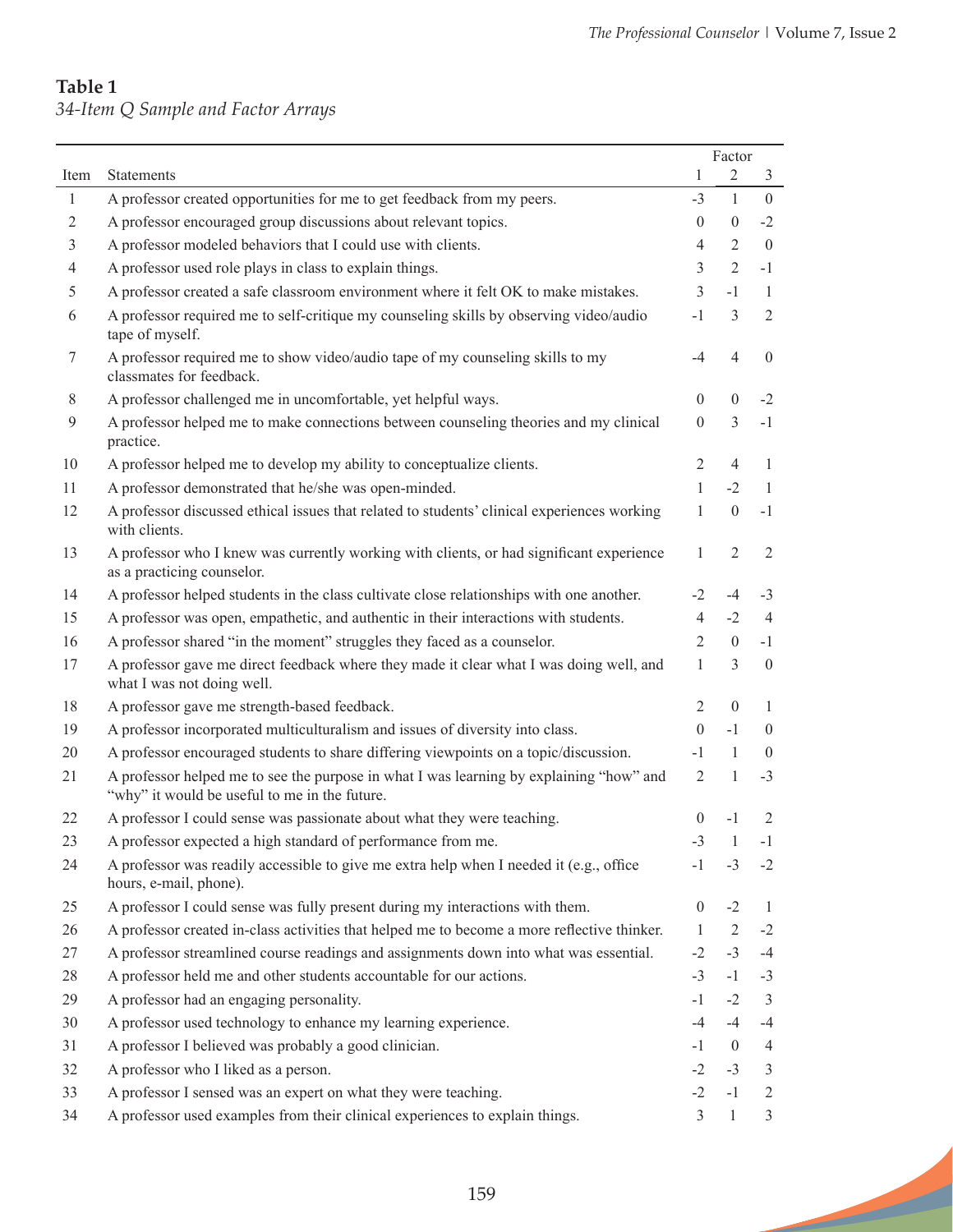hospitalization units in Ohio and Texas, requesting that they forward recruitment information for the study to potential subjects. Snowball sampling was also used to recruit participants when participants who had completed the study recommended colleagues who might be willing to participate in the research. Data were collected from participants by sending packets in the mail that consisted of an informed consent, demographic questionnaire, Q sort, post-Q sort questions and a postage prepaid return envelope.

 Thirty-two participants met the criteria for inclusion in the study and completed the Q sorting process. In Q methodology a sample size only needs to be large enough for factors (i.e., groups of shared viewpoints) to emerge and is typically 20 and 60 participants (Brown, 1980). Seventy-two percent (n = 23) of the participants in the study were 20–30 years old;  $28\%$  (n = 9) were between 31–40 years old. Seventy-two percent ( $n = 23$ ) of the participants identified as female and 28% ( $n = 9$ ) of the participants identified as male. Fifty-nine percent ( $n = 19$ ) of the participants reported they worked in a community counseling agency;  $22\%$  (n = 7) reported they worked in a private practice; and 19%  $(n = 6)$  reported they worked in a hospital setting. Thirty-eight percent  $(n = 12)$  of the participants indicated they had accrued 400–1,000 direct clinical hours working with clients; 22% (n = 7) indicated they had accrued 1,001–1,500 direct clinical hours working with clients;  $3\%$  (n = 1) indicated they accrued 1,501–2,000 direct clinical hours working with clients; 9% (n = 3) indicated they accrued 2,001–2,500 direct clinical hours working with clients; and  $28\%$  (n = 9) indicated they had accrued more than 2500 direct clinical hours working with clients. Eighty-two percent (n = 26) of participants identified as Caucasian, 9% (n = 3) of participants identified as African American, and 9% (n = 3) of participants identified as Hispanic.

## **Data Analysis**

 Data were entered into the PQMethod software program (Schmolck, 2014) and were factor analyzed using principle components analysis (PCA). After the PCA was initiated, a varimax rotation was used to determine reliability, scores and factor loadings. A 3-factor solution was selected for the data because it accounted for each participant loading onto at least one factor. Due to each participant being accounted for by a 3-factor solution, it was unnecessary to search for a fourth factor.

 In Q methodology, factor scores are used for interpretation rather than factor loadings. The factor narratives presented in the results section were created through a factor interpretation method developed by Watts and Stenner (2012). This method was designed to consistently approach each factor in the context of all other factors and to provide a holistic factor interpretation by taking into consideration all differences between factors. First, a worksheet was created from the factor array for each individual factor. The worksheet contained the highest (+4) and lowest (-4) ranked items within the factor (note: items of consensus were not included and were analyzed separately) and those items ranked higher or lower within the factor compared to the other two factors. Second, items in the worksheet were compared to participants' demographic information and qualitative responses associated with that factor to add depth and detail before the final step. Finally, the finished worksheet was used to construct the factor narratives, which were written as stories that reflected the shared viewpoint of each factor.

## **Results**

 Of the three factors produced by the PCA of the 32 Q sorts, Factor 1 contained 12 of the participants and accounted for 17% of the variance; Factor 2 contained nine participants and accounted for 13% of the variance; and Factor 3 contained nine participants and accounted for 14%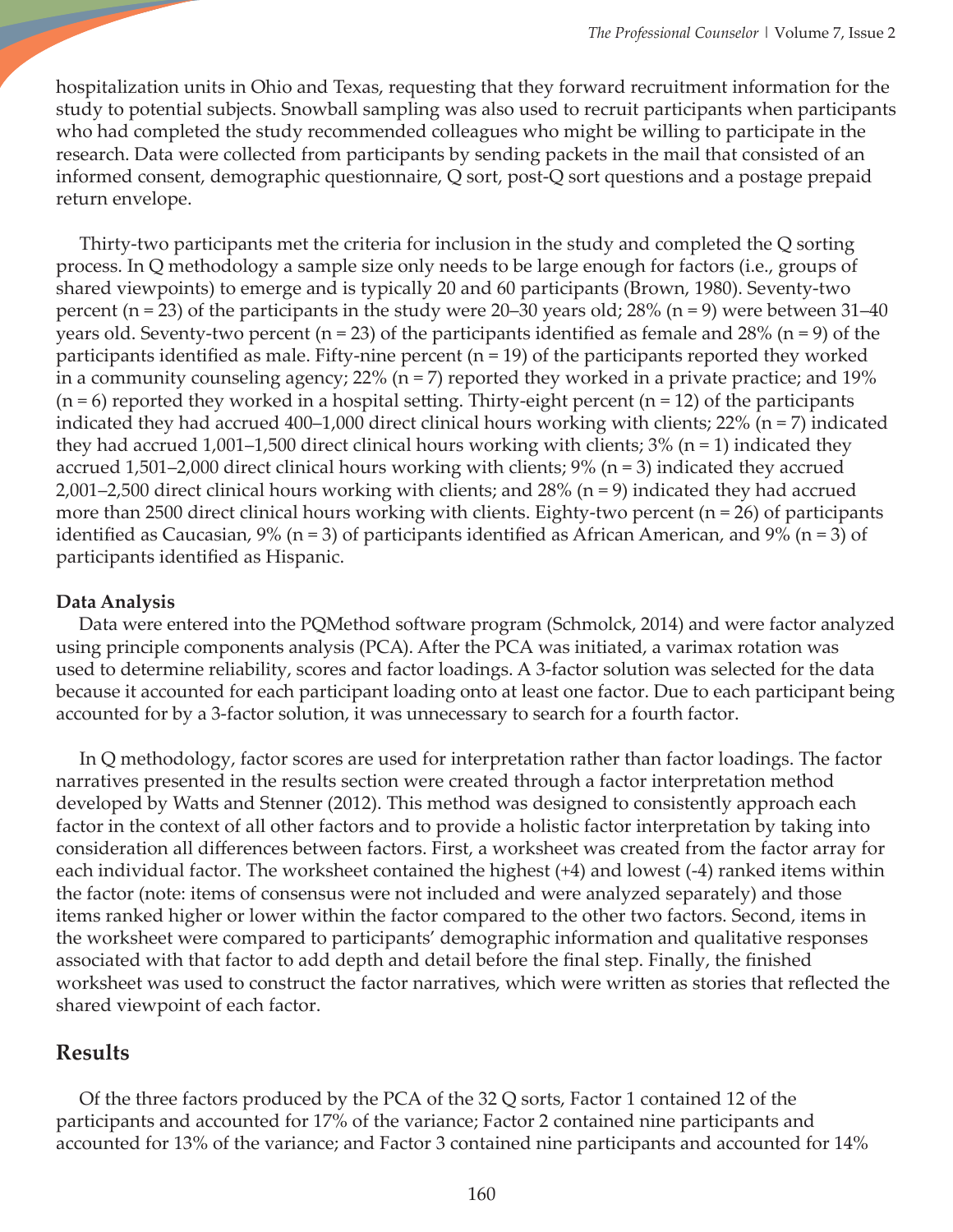of the variance. There were two Q sorts that were mixed cases (i.e., they had significant loadings on more than one factor) and were removed from the study.

## **Factor 1: Application-Oriented Learners**

 A total of 12 participants loaded onto Factor 1, accounting for 17% of the variance, and their demographic traits were unremarkable when compared to the other two factors. Participants of Factor 1 were application-oriented learners who preferred their professors to be pragmatic, supportive and active leaders during class.

 Factor 1 individuals preferred it when their professors demonstrated specific techniques or skills they could envision directly applying to their counseling practice. As one participant noted: "I am a visual learner, so seeing helpful behaviors and how I could act with a client helped me visualize what a therapy technique could be like [in session]. I feel like I was used to seeing good counseling behaviors so it felt more natural to do them myself." When introducing a new concept in class, individuals of Factor 1 perceived it as more helpful when their teachers provided context of why and how it would be useful to them as a professional counselor (item 21). Individuals of Factor 1 also perceived it as helpful when they were able to hear relevant clinical anecdotes from their teachers (items 12, 16), as they served as a practical way of remembering important lessons that applied to real-world counseling situations. This was described by a Factor 1 participant: "Learning by hearing about my professors' experiences is the easiest way for me to apply information and the easiest way for me to remember it." Another participant broadly stated, "Real life examples were the biggest influence on my education."

 Persons of Factor 1 preferred it when their teachers were active leaders in the classroom and used their knowledge and experience to efficiently instruct students. They perceived teachers as having a more credible viewpoint than themselves or their classmates because of their advanced training and experience in counseling. Factor 1 individuals did not perceive it as important that their teachers be experts (item 33) or skilled clinicians (item 31), so long as they could effectively lead class by teaching practical information, demonstrating relevant clinical skills and providing them with strength-based feedback. This preference was evident in a desire for receiving strength-based feedback from their instructors (item 18) rather than engaging in self-critique (item 6) and receiving feedback from their peers (items 1, 7). A Factor 1 participant elucidated, "Getting feedback from peers is not effective, mostly because they didn't know any more than I did about the subject matter and I don't value their opinion as much as the professors."

 In addition to the belief that peer feedback was unhelpful, persons of Factor 1 also expressed concern about being critiqued by their peers: "I hated showing my video/audio tapes to others because I felt like I was being judged by peers and not being provided helpful suggestions." Factor 1 individuals also expressed that high expectations from their teachers (item 23) provoked worries of "not being able to measure up" and were perceived as less helpful. One participant narrated, "The words 'high expectation' really struck me as negative. I feel afraid that I won't be able to meet those expectations. I want my professor to be hopeful about my development as a counselor and not have high expectations." Teachers who created a safe space for mistakes (item 5) through having a person-centered way of being (item 15), were transparent about their own difficulties as a counselor (item 16) and used strength-based feedback (item 18) were perceived as being more helpful, as they helped mitigate worries present in the Factor 1 viewpoint. Describing this viewpoint, one participant responded:

I appreciated knowing that making mistakes was part of the class and that any expectation to be perfect was unreasonable. Also, it felt safe to grow and take risks when I feel empathy and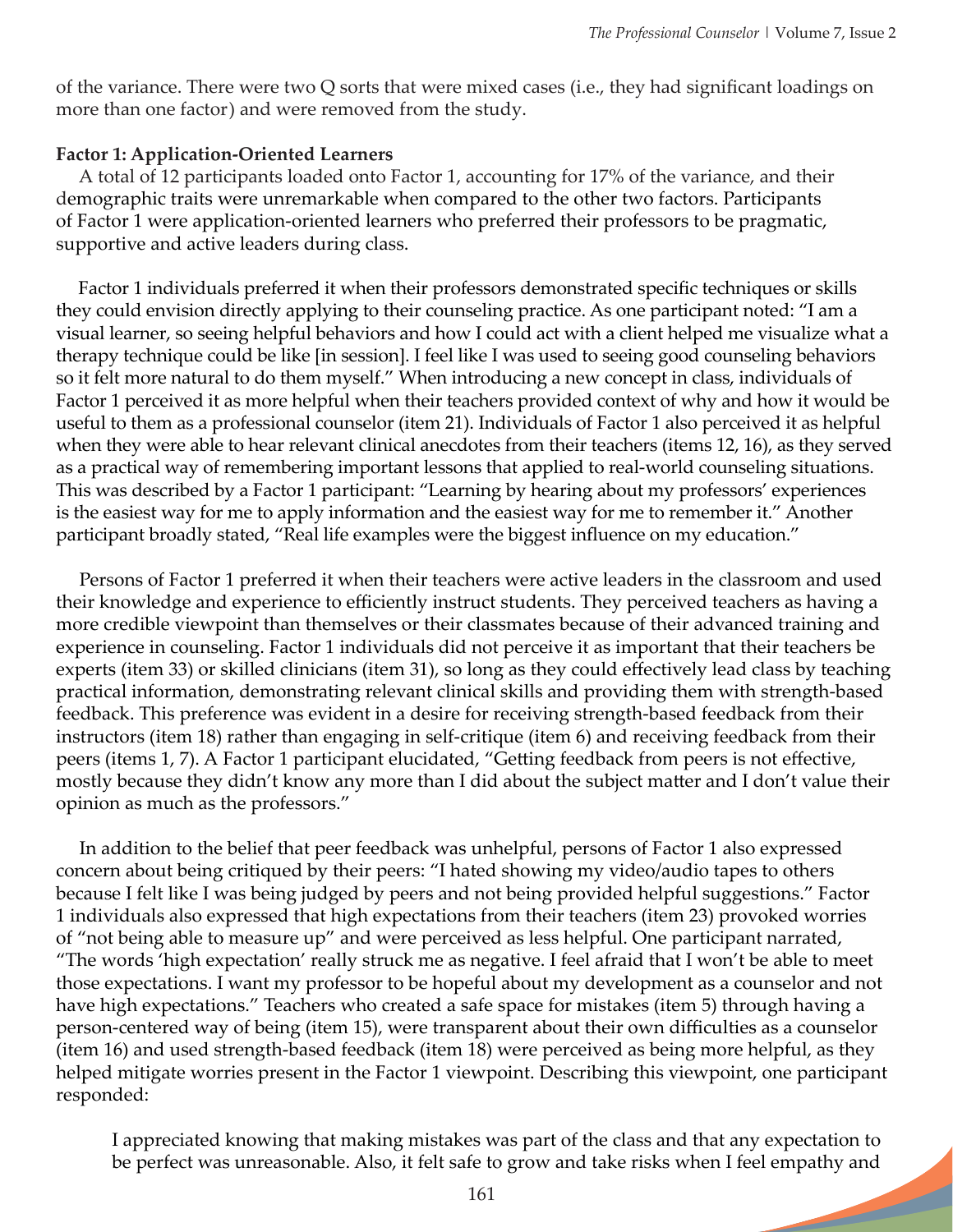authenticity from my instructors. This allowed me to be vulnerable and share my thoughts and feelings.

Overall, representatives of Factor 1 perceived it as important that their teachers provide them with a safe and encouraging environment in clinical courses.

#### **Factor 2: Intrinsically Motivated Learners**

 A total of nine participants loaded onto Factor 2, accounting for 13% of the variance, and demographic traits were unremarkable when compared to the other two factors. Participants of Factor 2 were independent, intrinsically motivated and reflective learners who preferred to learn through considering different points of view about a topic.

 In contrast to Factor 1 individuals' preference for concrete and specific practical knowledge, Factor 2 individuals preferred to learn about conceptual topics that were more abstract and through activities that stimulated reflective thinking. This is evident in the Factor 2 participants' preference for teachers who helped them hone their ability to conceptualize clients (item 10) and who helped facilitate connections between theoretical concepts and clinical practice (item 9). One participant remarked about item 9, "My theoretical orientation is the biggest part of my counseling identity. Having those initial connections made for me helped solidify my understanding of clients." Individuals of Factor 2 perceived it as helpful when their teachers created activities that prompted reflective thinking (item 26), as this is a foundational component of how they work with clients. One participant noted, "I feel as though I have to reflect 100% of the time in my job. It helps me take a step back to think of what the client is really trying to say." Persons of Factor 2 also perceived it as helpful when their instructors prompted them to self-reflect through critiquing their counseling skill. As one participant described, "The self-critique of my video tapes was by far my most memorable learning experience. Watching video of myself challenged my self-concept and gave me opportunities to see what I could do to improve."

 Receiving frequent and direct feedback from teachers and peers was perceived as particularly helpful to representatives of Factor 2. Unlike Factor 1, Factor 2 individuals preferred it when their professors held them to high standards (item 23) and provided them with feedback that was clear and direct (item 17) rather than strength-based. A participant elaborated on their preference for direct feedback: "I liked knowing where I stood, so I could try to improve in areas where I was weak. It was refreshing when professors offered this instead of sugar coating things." Individuals of Factor 2 indicated a strong preference for teachers who required them to show tapes of their clinical work to classmates (item 7). This activity gave them the opportunity to consider a "broad base of opinions," which they found to be important to their learning; as one participant explained, "I learned the most when I heard different ideas. Then I had to figure out what I thought was true."

 Persons of the Factor 2 viewpoint were independent learners in clinical courses and preferred when their teachers assumed more facilitative roles on the periphery of the learning environment. Their teachers' personality characteristics (items 11, 15, 25, 29, 32), enthusiasm for teaching (item 22) and ability to create a safe learning environment (item 5) were perceived as less important than their propensity for facilitating dialog among students. This can be seen in the Factor 2 preference for teachers that facilitated group discussions (item 20) and created ample opportunities for peer feedback (item 1). Although Factor 2 individuals valued their teachers' forthright feedback, they did not place the high level of importance on the teacher's perspective that Factor 1 did. Instead, Factor 2 representatives regarded their teachers' perspectives as one of many useful perspectives present in the classroom. One participant seemed to capture the essence of the Factor 2 viewpoint, remarking: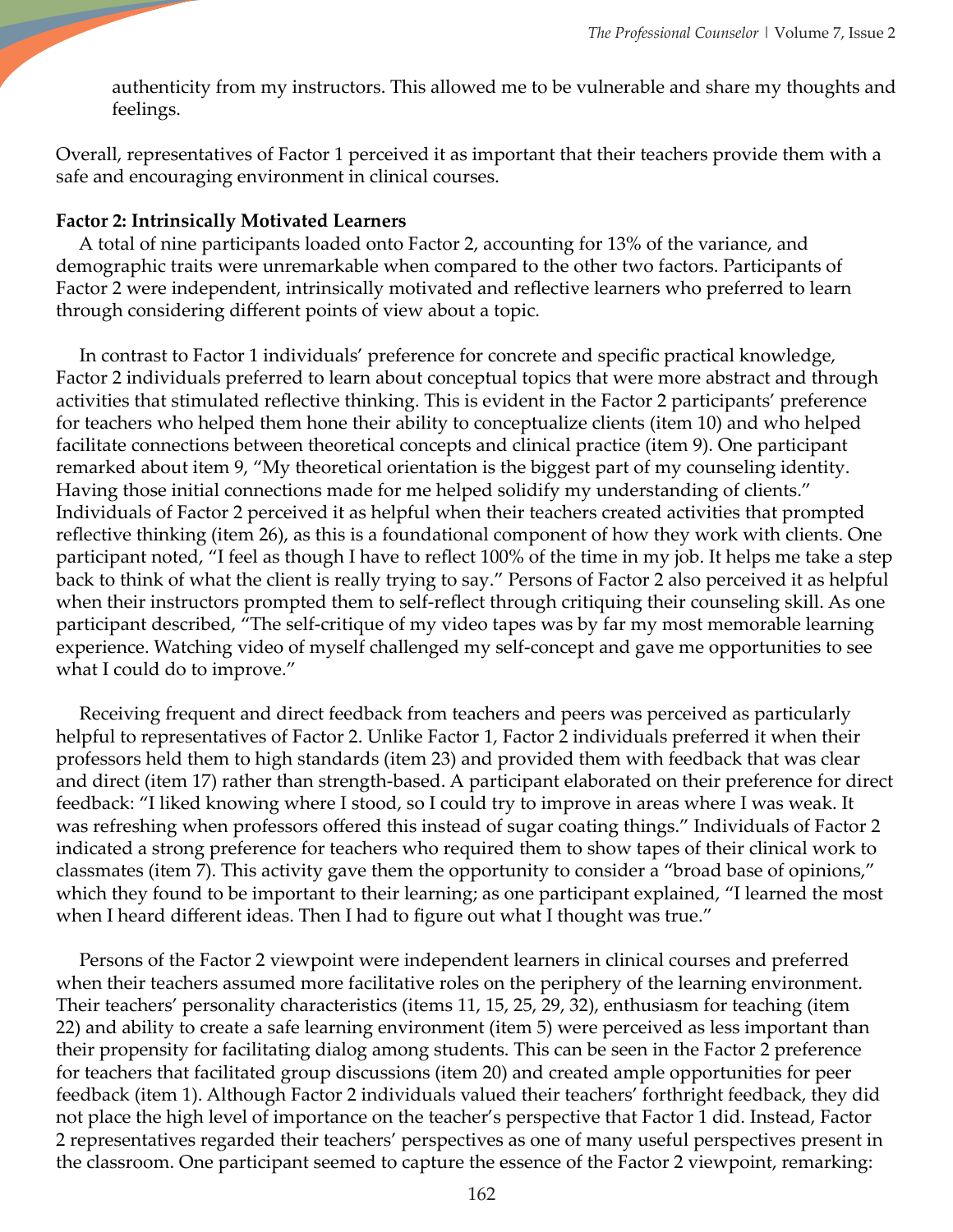"I learned just as much from my interactions with peers in clinical classes as I did from instructors. I believe in these classes teachers can act as facilitators and help students that way, just as much as they can interacting [with students] or lecturing."

#### **Factor 3: Affective-Oriented Learners**

 A total of nine participants loaded onto Factor 3, accounting for 13% of the variance, and demographic traits were unremarkable when compared to the other two factors. Participants of Factor 3 were oriented toward affective and relational qualities of their teachers and were inspired to learn through their admiration and respect for their teachers.

 It was paramount for Factor 3 individuals to have a positive appraisal of their teachers as human beings so that they could develop an affinity for them. When Factor 3 individuals liked their teachers (item 32), they were able to form strong relationships with them, and these relationships acted as a catalyst for their learning. As one participant explained, "I am much more likely to grow and learn from someone I like." Another participant shared a similar sentiment in regards to item 32: "I think my relationship with the professors and how I perceived them were just as important, if not more important, than what they taught me or the feedback they gave me*.*" Persons of Factor 3 strongly preferred when their teachers had a person-centered way of being (item 15), as this helped them feel like their teachers were good people who cared about them: "Having a kind and understanding professor is key! That is a huge make-it-or-break-it thing for me. I wanted my professors to be people I liked, respected and enjoyed being around, and who I sensed cared about me." Further, Factor 3 representatives perceived it as helpful when they could sense their teachers were fully present with them (item 25), as this indicated to them that their teachers cared for them and were invested in their learning.

 In addition to the importance of having a positive appraisal of their teachers as human beings, it was also important for representatives of Factor 3 to believe that their instructors were skilled teachers and counselors. Factor 3 individuals perceived it as helpful when they could sense that their teachers were skilled clinicians (item 31) and were experts on what they were teaching (item 33) in clinical courses. When persons of Factor 3 held positive beliefs about their instructors as human beings, teachers and counselors, it inspired them to emulate their instructors as clinicians. Elucidating this notion, one participant remarked, "It [item 31] gave me greater respect and admiration for them, which motivated me to be influenced by them." Similarly, another participant stated, "I remember feeling inspired and wanting to 'just be like' certain professors as I entered practicum." After teachers earned Factor 3 individuals' respect and admiration they were ascribed credibility, which made it less important for them to provide context for what was being taught (item 21) or to streamline assigned readings (item 27). That is, when a teacher they valued taught something in class or assigned reading, those things were immediately assumed to be important.

 It was important to persons of Factor 3 that their teachers had charisma during class, which captivated their attention and motivated them to learn. As such, Factor 3 individuals preferred when their teachers were the active figures in the classroom and led class through having an engaging personality (item 29). Elaborating on the importance of this perspective, one participant explained, "It [item 29] helped me to get excited about what I was doing and learning and helped me to get engaged in discussions and activities." Representatives of Factor 3 also perceived it as helpful when they could sense their teachers were passionate about what they were teaching (item 22). As one participated remarked, "I experienced several professors who loved what they were teaching. This attitude ignited my excitement for counseling and inspired me." Summarizing Factor 3 representatives' emphasis on relational characteristics of their teachers, one participant noted, "My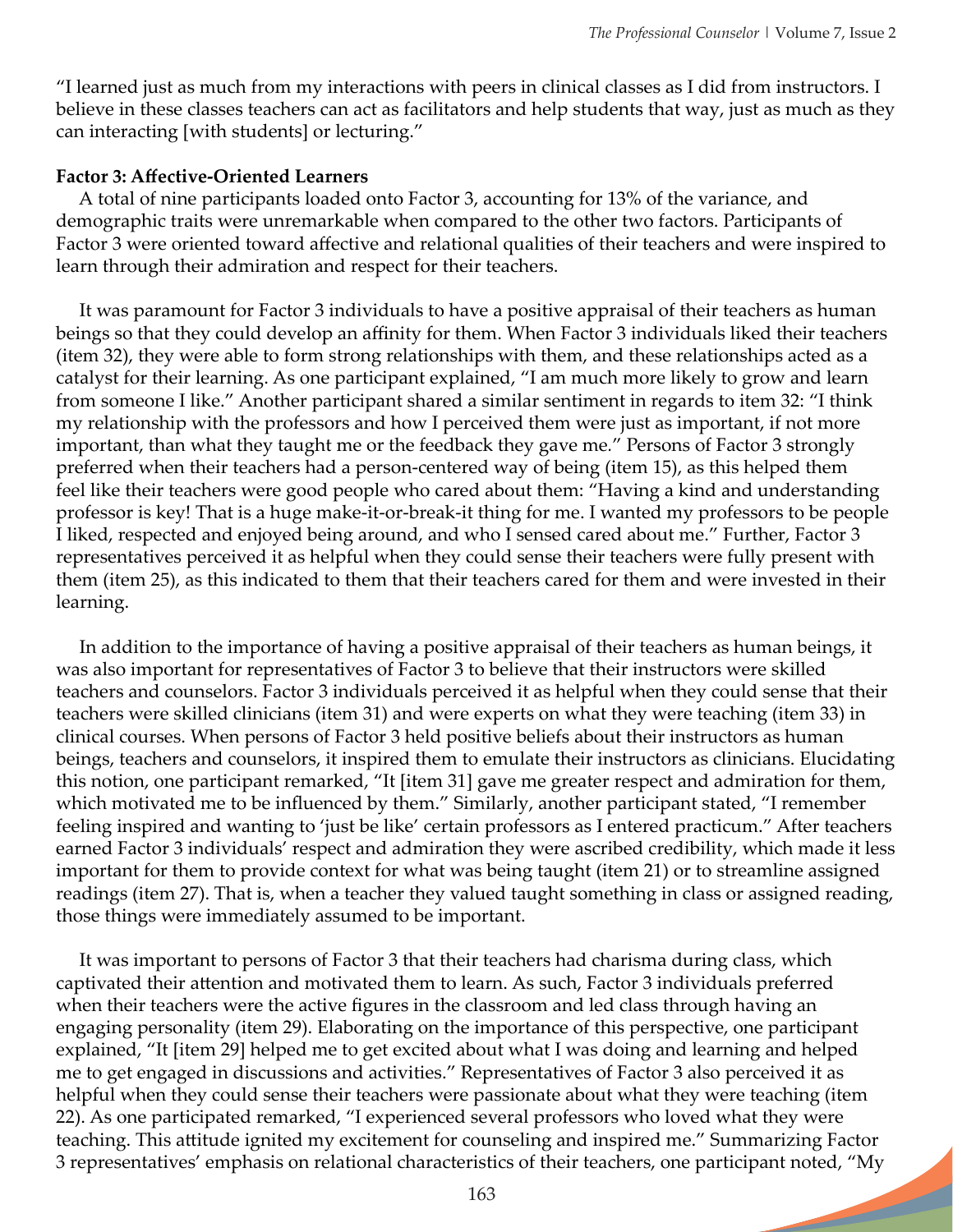relationships with professors had the greatest impact on my growth; more so than any technique they used or material they covered."

#### **Consensus Statements**

There were two items of consensus on which all three factors agreed. It was of moderate importance to all three factors that their teachers were currently working with clients or possessed significant experience working with clients (item 13). Qualitative data seemed to suggest this item enhanced a counselor educator's credibility when teaching students in clinical courses, providing them with experiences to draw on when demonstrating a technique. One participant explained: "I felt I received more honest and pragmatic lessons from professors that had recent stories, feedback and teachings from being up-to-date and current with everyday practice. Their knowledge meant more to me and left a longer-lasting impression."

 Representatives of the three factors also perceived it as particularly unimportant that counselor educators incorporate technology into clinical courses to enhance learning (item 30). Qualitative feedback from respondents seemed to focus on two different themes in regards to item 30. One, respondents considered technology unnecessary in clinical courses, as they did not perceive that it was relevant to their work as professional counselors: "Technology does not affect how I practice as a counselor. I actually felt that I wasted much time in fighting with technology during my education that could have been better spent further developing my skills." Two, respondents suggested that technology was perceived as less helpful when it came at the expense of clinical learning occurring in the classroom: "Technology is nice and all, but I appreciated clinical moments in the classroom with my professor and peers."

## **Discussion**

 An important finding of this study was that three different shared viewpoints (i.e., applicationoriented learners, intrinsically motivated learners, affective-oriented learners) exist among beginninglevel clinical mental health counselors about helpful aspects of teachers in clinical courses. When considering the different teaching preferences that emerged in this study, it may be helpful for counselor educators to conceptualize each factor as a student-learner archetype present in CMHC clinical courses. An example of the Factor 1 application-oriented archetypal student is as follows: a student focused on becoming a competent professional counselor who is apprehensive about his or her lack of knowledge and experience. This student's ideal teacher explicitly articulates and demonstrates what he or she needs to do to become a competent professional counselor, while providing supportive feedback as he or she tries to achieve that goal. An example of the Factor 2 intrinsically motivated archetypal student is as follows: a student who is a reflective thinker with a broad enjoyment of learning, motivated to become an excellent counselor. His or her ideal teacher helps to develop deeper personal understandings and wisdom through creating opportunities to hear diverse opinions and feedback. An example of the Factor 3 affective-oriented archetypal student is as follows: a student who wants to feel cared for and valued by a teacher as a means of developing a transformational relationship with him or her. His or her ideal teacher is a person he or she admires who inspires the student to want to become a professional counselor.

 The preferences of the Factor 1 student-learner archetype are congruent with counselor educators of clinical courses who use developmental (Granello, 2000) and teacher-centered (Baeten et al., 2012) pedagogies. Students from the Factor 1 archetype are unsure of themselves because of their lack of knowledge and experience in counseling. Thus, it may be helpful when counselor educators use their advanced knowledge and experiences as formal authorities to disseminate essential foundational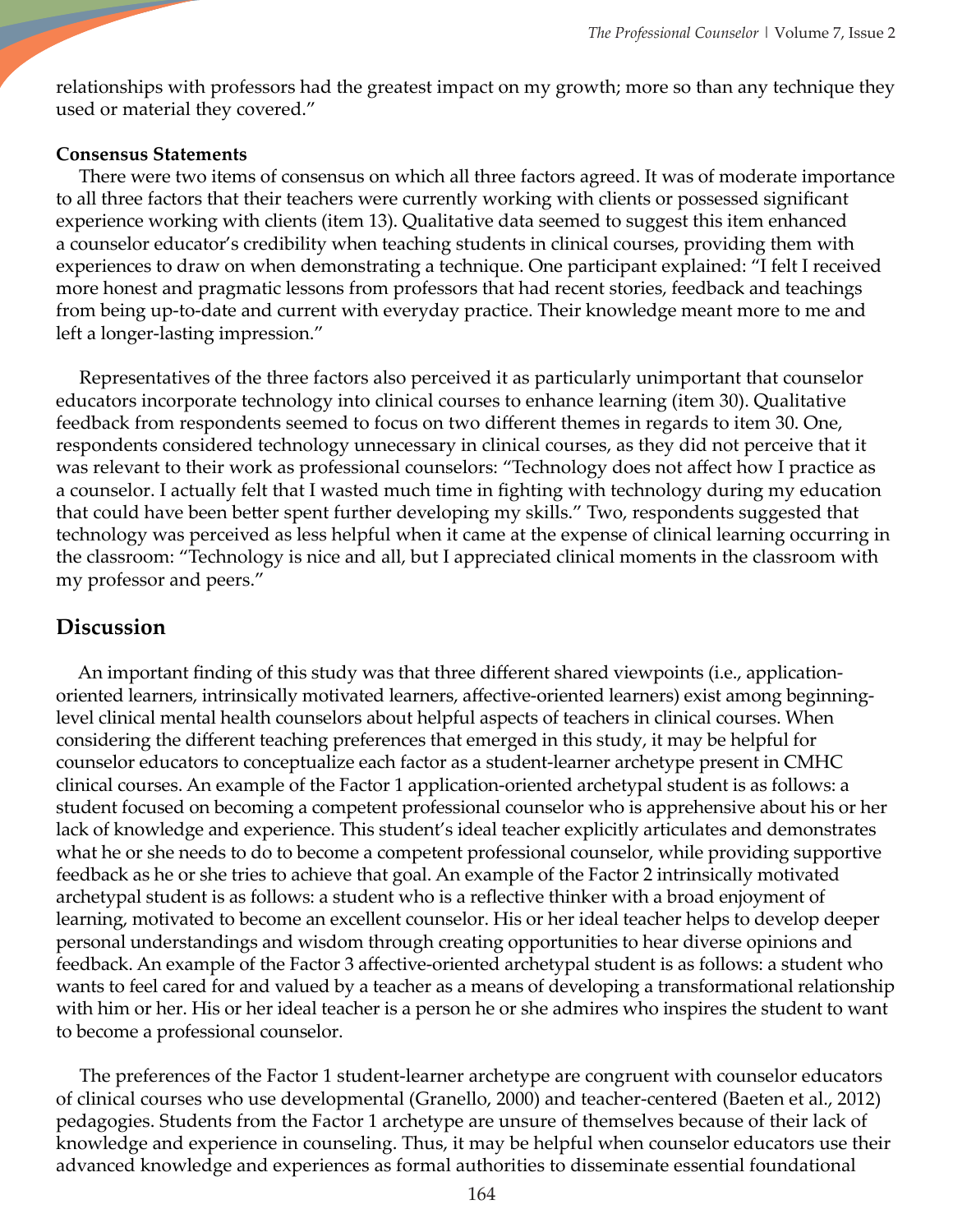knowledge and skills (Grasha, 1994). These Factor 1 students also may find it helpful when counselor educators use a personal model of teaching to demonstrate how something should be done, which has the dual benefit of helping students learn through observation and creating a clear objective for which to strive (Grasha, 1994). Additionally, the Factor 1 archetype prefers teachers who introduce new information and skills using a contextual approach (Granello & Hazler, 1998) in which they take time to explain how and why what is being taught is relevant to the goal of becoming a competent professional counselor. These approaches to teaching may quell developmental anxieties experienced by Factor 1 students, and counselor educators can encourage further growth through providing strength-based feedback as students perform clinical learning tasks.

 The preferences of the Factor 2 student-learner archetype are closely aligned with counselor educators who use constructivist (Nelson & Neufeldt, 1998) and learner-centered pedagogies (Baeten et al., 2012) while teaching clinical courses. The Factor 2 archetype prefers for minimal class time to be used for teacher-led instruction and the majority of class time to be used for reflective learning activities, discussion and exchanging feedback. These Factor 2 students prefer for counselor educators to operate on the periphery of the classroom in the style of a facilitator and delegator, acting as a catalyst who orchestrates a rich learning environment (Grasha, 1994). A rich learning environment from the Factor 2 perspective is a classroom with many active voices openly sharing different points of view, providing one another with candid feedback about their clinical work. An important task then is for counselor educators to create relevant learning activities in class that provoke discussion and reflection. One example of this could be requiring the Factor 2 archetype to present videos or case vignettes of their clinical work with clients in which they are required to conceptualize the client with their classmates. During such an activity, counselor educators may be helpful to Factor 2 students by offering candid feedback, sharing (potentially) alternative viewpoints and prompting them to justify clinical interventions based on their theoretical orientation(s).

 The preferences of the Factor 3 student-learner archetype are focused on the personality and relational qualities of counselor educators. This orientation toward the personality qualities of the teacher is congruent with research from undergraduate populations that found instructors with warmth-inducing behaviors (Best & Addison, 2000) and who demonstrated enthusiasm about course content (Feldman, 1988) were associated with effective teaching. Similarly, it is important to the Factor 3 archetype that they perceive their instructors as kind, genuine and passionate about what they are teaching because these personal qualities kindle their interest for learning. Factor 3 students are further motivated to learn when they develop respect and admiration for counselor educators, which can be achieved through expert and formal authority styles of teaching (Grasha, 1994). Factor 3 prefers for counselor educators to lead class in a teacher-centered fashion so that their teachers' personal qualities are at the forefront of the learning environment. However, dissimilar to teacher-centered approaches that emphasize the importance of mastering course content, the Factor 3 archetype learns primarily through the relationship developed with counselor educators. Their ideal teacher is affable, demonstrates charisma in the classroom and is an exemplar of personality qualities they perceive as important for a counselor to possess. Observing and experiencing these desirable characteristics in counselor educators inspires Factor 3 students to emulate them in their clinical work. Several examples of how counselor educators can engage Factor 3 students are as follows: (a) ethically sharing candid anecdotes that may directly or tangentially relate to course material; (b) asking students how they are feeling about their experiences in the class or in clinical situations; and (c) using humor as a pedagogical tool.

 It is interesting to consider results from this study in light of a similar Q study that explored what beginning professional counselors perceived as helpful about teachers from didactic courses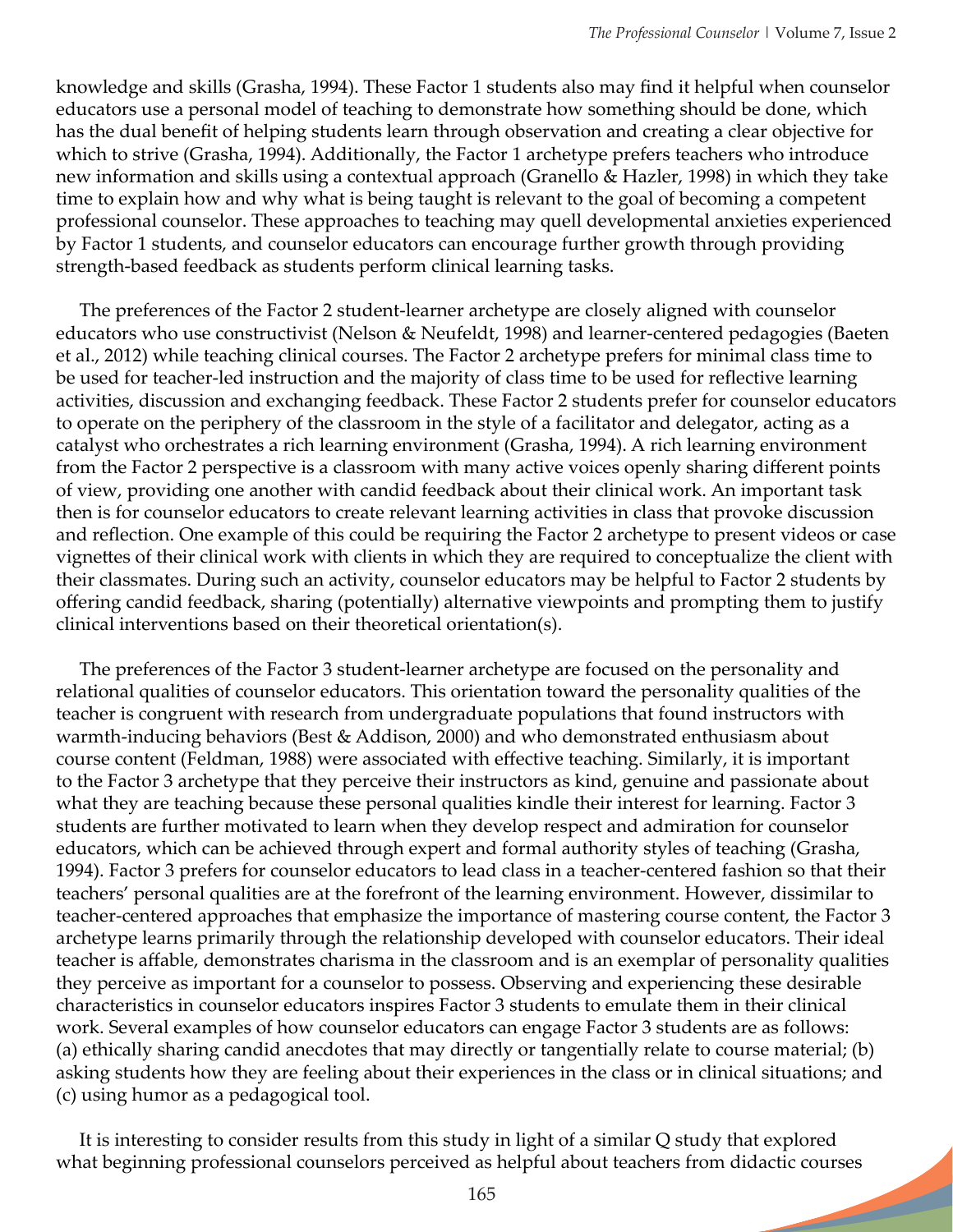(Moate, Cox, Brown, & West, in press). In both studies, three factors emerged from the data that bear great similarities to one another, despite each study being comprised of different participants and Q sort items. This may suggest that to some degree a commonality exists between CMHC students' perceptions of what is helpful about teachers in both clinical and didactic courses. However, unlike the previous study that found a high level of agreement among the three factors about the helpfulness of counselor educators of didactic courses, the factors in this study demonstrated three distinct viewpoints about their preferences. This may suggest that it is more challenging for counselor educators in clinical courses to find a pedagogical middle ground that is mutually pleasing to each student-learner archetype. Thus, counselor educators may need to spend more time in clinical courses considering how they can accommodate the different learning perspectives present in their classroom.

# **Limitations and Future Research**

 This study used Q methodology to explore different shared viewpoints that exist among beginning-level counselors about their perceptions of helpful aspects of counselor educators teaching clinical courses in CMHC. Although we believe that student learning preferences are an important perspective for counselor educators to consider, we also recognize that this represents only one side of a coin. It would be helpful for future research to explore what counselor educators perceive as being important for CMHC students to learn in clinical courses to prepare them for the rigors of being professional counselors. This added perspective could elucidate important pedagogical items that were not accounted for in this study.

# **Implications for Teaching Practice**

 Because of the three distinctive teaching preferences among CMHC students in clinical courses, counselor educators may need to spend more time considering how they can accommodate diverse student learning needs when teaching clinical courses. An important first step may be for counselor educators to reflect on their teaching and learning bias by considering the following questions: (a) with which student-learner archetype did they most closely identify as a student; (b) which student-learner archetype's teaching preferences most closely align with their style of teaching; and (c) to which student-learner archetype do they prefer to teach? Counselor educators who possess self-awareness of their teaching and learning biases in relation to the student-learner archetypes presented in this study may be better able to make pedagogical adjustments that are beneficial to students who are most unlike their preferences. For example, a counselor educator who identifies as having a pedagogical style that they believe aligns with the Factor 1 (application-oriented) preferences might consider ways to better engage Factor 2 and Factor 3 learners. This could entail structural considerations when designing the course and lesson planning for each class or being intentional about emphasizing or de-emphasizing certain personality characteristics during class.

 We also believe that counselor educators can use the findings of this study as a tool to conceptualize students with whom they work in clinical courses. Having such a conceptualization tool may help counselor educators modify their pedagogical approach when working with students individually in a classroom setting. Smaller class sizes and interactive environments in clinical courses provide counselor educators with greater opportunities to communicate directly with students. Consequently, counselor educators have greater potential in clinical courses to make adjustments based on the perceived needs of the individual students. For example, rather than working in the same way with all students (e.g., providing strength-based feedback), a counselor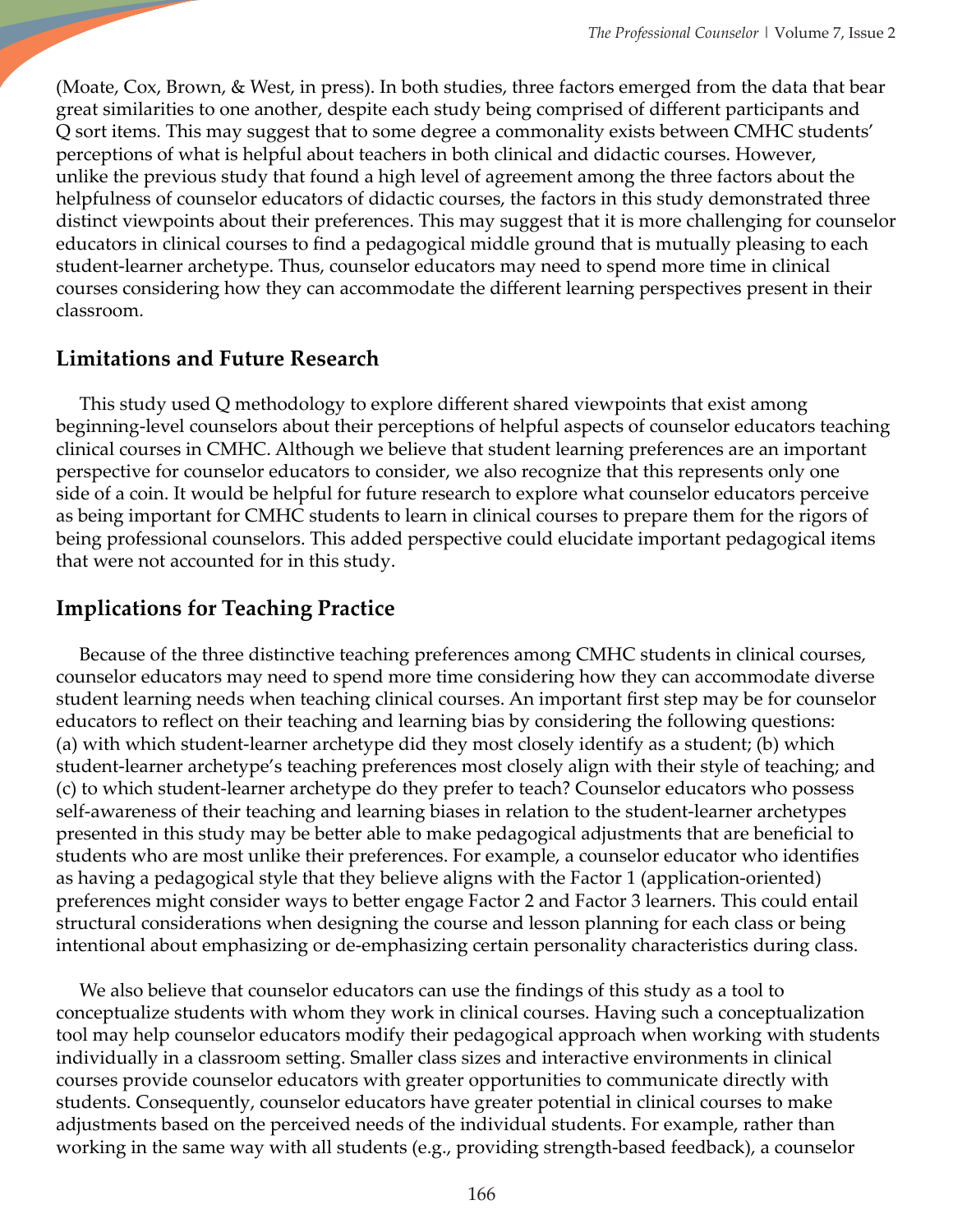**Service** 

educator who notices that a student has traits of the Factor 2 archetype may consider providing feedback that is corrective in nature.

The findings from this study highlight different teaching preferences that exist among beginning counselors about helpful aspects of teachers in clinical courses. It is probably unrealistic and unnecessary for counselor educators to make drastic changes to their pedagogy in pursuit of perfectly meeting the learning preferences of all CMHC students in a clinical class. Rather, we broadly suggest that counselor educators should be reflective of their own teaching characteristics and biases and consider making small modifications to their pedagogical approach that will be more inclusive for students with preferences different than their own.

*Conflict of Interest and Funding Disclosure*  The authors reported no conflict of interest or funding contributions for the development of this manuscript.

# **References**

- Auxier, C. R., Hughes, F. R., & Kline, W. B. (2003). Identity development in counselors-in-training. *Counselor Education and Supervision*, *43*, 25–38. doi:10.1002/j.1556-6978.2003.tb01827.x
- Baeten, M., Dochy, F., & Struyven, K. (2012). Using students' motivational and learning profiles in investigating their perceptions and achievement in case-based and lecture-based learning environments. *Educational Studies*, *38*, 491–506. doi:10.1080/03055698.2011.643113
- Barrio Minton, C. A., Wachter Morris, C. A., & Yaites, L. D. (2014). Pedagogy in counselor education: A 10‐year content analysis of journals. *Counselor Education and Supervision*, *53*, 162–177. doi:10.1002/j.1556-6978.2014.00055.x
- Best, J. B., & Addison, W. E. (2000). A preliminary study of perceived warmth of professor and student evaluations. *Teaching of Psychology*, *27*, 60–62.
- Brown, S. R. (1980). *Political subjectivity: Applications of Q methodology in political science*. New Haven, CT: Yale University Press.
- Feldman, K. A. (1988). Effective college teaching from the students' and faculty's view: Matched or mismatched priorities. *Research in Higher Education*, *28*, 291–329.
- Furr, S. R., & Carroll, J. J. (2003). Critical incidents in student counselor development. *Journal of Counseling & Development*, *81*, 483–489. doi:10.1002/j.1556-6678.2003.tb00275.x
- Goldstein, G. S., & Benassi, V. A. (2006). Students' and instructors' beliefs about excellent lecturers and discussion leaders. *Research in Higher Education*, *47*, 685–707. doi:10.1007/s11162-006-9011-x
- Granello, D. H. (2000). Contextual teaching and learning in counselor education. *Counselor Education and Supervision*, *39*, 270–283. doi:10.1002/j.1556-6978.2000.tb01237.x
- Granello, D. H., & Hazler, R. J. (1998). A developmental rationale for curriculum order and teaching styles in counselor education programs. *Counselor Education and Supervision*, *38*(2), 89–105. doi:10.1002/j.1556-6978.1998.tb00561.x
- Grasha, A. F. (1994). A matter of style: The teacher as expert, formal authority, personal model, facilitator, and delegator. *College Teaching*, *42*(4), 142–149.
- Malott, K. M., Hall, K. H., Sheely‐Moore, A., Krell, M. M., & Cardaciotto, L. (2014). Evidence‐based teaching in higher education: Application to counselor education. *Counselor Education and Supervision*, *53*, 294–305. doi:10.1002/j.1556-6978.2014.00064.x
- McAuliffe, G., & Eriksen, K. (2010). *Handbook of counselor preparation: Constructivist, developmental, and experiential approaches*. Thousand Oaks, CA: Sage.
- Moate, R., Cox, J., Brown, S., & West, E. (in press). Helpfulness of teachers in didactic courses. *Counselor Education and Supervision*.